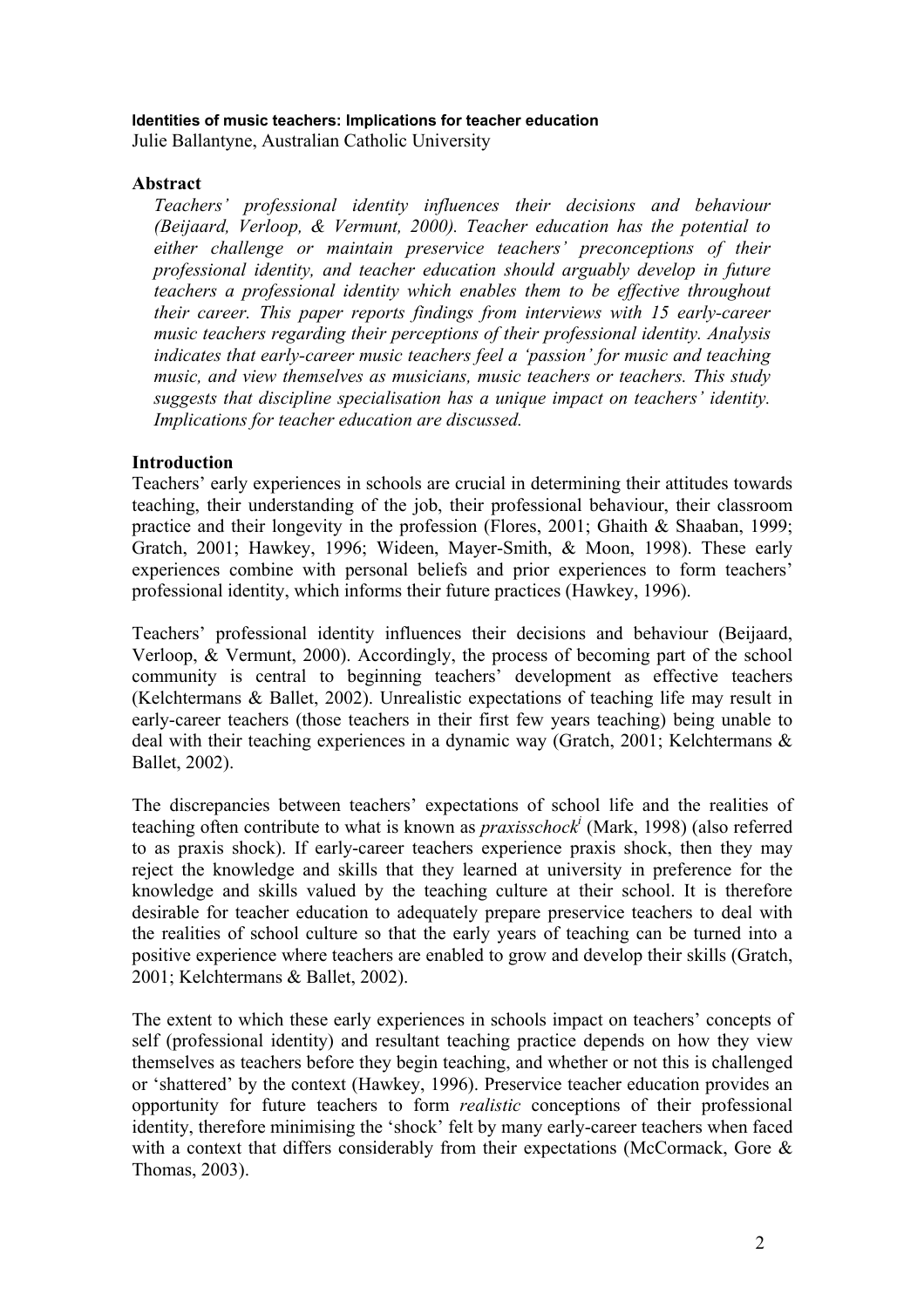## **The importance of discipline**

Research suggests that the nature of teaching practice is largely dependent on the discipline being taught and the ages of the students (Martinez, 1994). As found in a recent Australian review of teacher education, "it is impossible in any discipline to separate the content from the pedagogy" (Ramsey, 2000, p. 37). Shulman and Sparks (1992) offer an explanation for teachers' affinity with their discipline area:

*Teachers never teach something in general – they always teach particular things to particular groups of [students] in particular settings …. Individuals who have studied teaching and learning over the past decade have become increasingly convinced that most human learning and teaching is highly specific and situated. There is much less broad transfer and generalizability from one domain to another than we have thought.* (p. 14)

If teaching is "highly specific and situated", teachers' professional identities are likely to also be situated within discipline or age level specialisation.

A study by Hargreaves, Welch, Purves, and Marshall (2003) indicates that the professional identities of music teachers are consolidated within the preservice music course (changing very little once they reach their first teaching post), and that as music teachers, they are judged predominantly on their *musical* abilities. This report stops short of describing the professional identities of music teachers; however it does validate the importance of developing healthy professional identities in music teachers during their preservice education, and hints at the importance of musical performance in the development of professional identity. It is therefore deemed necessary to determine what the professional identities of music teachers are, in order for teacher education programs to reflect and address the emerging identities of early-career music teachers and move towards minimising praxis shock (McCormack, Gore & Thomas, 2003).

Consequently, this paper explores the particular professional identities of early-career music teachers, with the intention of providing a context from which professional identities could be deconstructed in the preservice teacher education program in order to minimise the incidence of praxis shock.

# **Method**

This study explored the professional identities of 15 early-career secondary classroom music teachers in Queensland, Australia. Interviewees had been teaching in schools for 1-4 years after graduating from the three universities that train more than 90% of the secondary music teachers in Queensland.

Purposeful sampling (cases chosen because they are expected to elicit the most useful information) was used to select participants. Specifically, this study utilized *maximum variation sampling*, which enables searching "for common patterns across great variation" (Glesne, 1999, p. 29). Participants were selected to represent varied teaching experiences and perceptions on the effectiveness of the course. The interviewees comprised 11 females and 4 males, the majority of whom were either somewhat satisfied or somewhat dissatisfied with their preservice course and three who were very satisfied with their preservice course. Interviewees came from a variety of schools including both metropolitan and rural schools in State, Catholic, and non-Catholic Christian contexts.

Semi-structured interviews were conducted in person or by telephone (depending on the distance from researcher). The interview questions that relate to this paper were: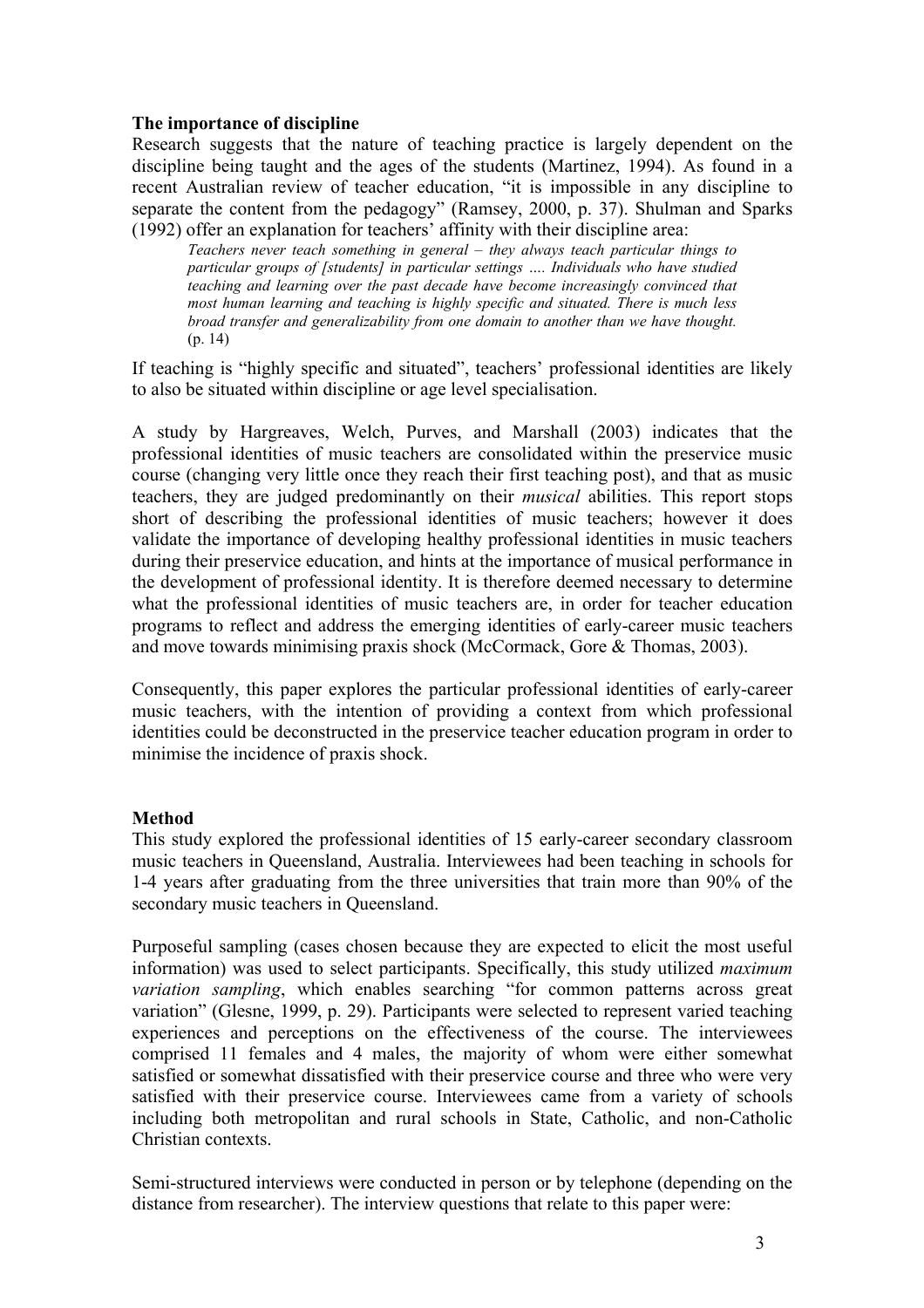- 1. How would you describe the job of a secondary classroom music teacher to someone who is completely unfamiliar with what you do?
- 2. What feelings do you have towards music teaching?

Most respondents described their professional identity in response to question 2. Those that didn't were prompted with examples of professional identities (which included the three categories that were emerging from other interviews). The data were subjected to content analysis to identify themes, concepts and meaning (Burns, 2000).

## **Results and discussion**

## **A passion for music**

When describing their job (question 1), the overwhelming majority of teachers interviewed indicated that they enjoyed their job. Words such as 'love', 'passion' and 'rewarding' were repeatedly used by teachers when describing their feelings towards music teaching.

Antoinette I absolutely love being a music teacher. It is a very rewarding experience to help students strive to achieve their performance goals. I like the fact that I am able to get to know students on a number of levels.

It is clear from the interviews that early-career music teachers want to make music meaningful for students and to help them love music.

Claire I love the fact that you can have a kid that has had no experience in music come into your classroom and you can get them playing three chords on a guitar and see their face light up when they make music. ... I love that part of being a music teacher, it allows kids to create, and they get such an excited feeling, about you know, this is their work, its … something they've done, you know, from nothing and I think that's one of the best parts about being a music teacher.

Many early-career music teachers in this study also view music education as valuable in a utilitarian way – focussing on its benefits in other (non-musical) areas of life.

- Grant I would describe it as teaching students the wonders and enjoyment of music and cultural life. But more importantly I would be saying that I see music as an opportunity to teach students about life, important things like confidence, responsibility, discipline and work ethic, and I use music as my tool to teach that.
- Janis I guess that I would describe the job of a secondary music teacher as providing students with an outlet to perform, to express themselves and to be like the person who organises and facilitates it all for them.

In this way, interviewees seem to see their role as music teachers as engaging students with music for the musical experience and for the benefits this provides in other areas of the students' lives. In particular, students' enjoyment in engaging with music seems to greatly impact on music teachers' enjoyment of the job.

Janis I think it's fun, and I really enjoy the interaction, not only with the students but with other staff. And also the opportunity to play a variety of instruments and do a variety of different things in music, you're not just restricted to one aspect of music. You can perform, you can compose, you can do rhythm activities, all that different stuff that you can do with it.

It appears that the 'love' many teachers feel towards their job is related to their passion for music and passing that on to students. Music teachers in this study considered the disagreeable aspects of their jobs to be less important than the intrinsic rewards obtained through students' enjoyment of music. Although all teachers made comments during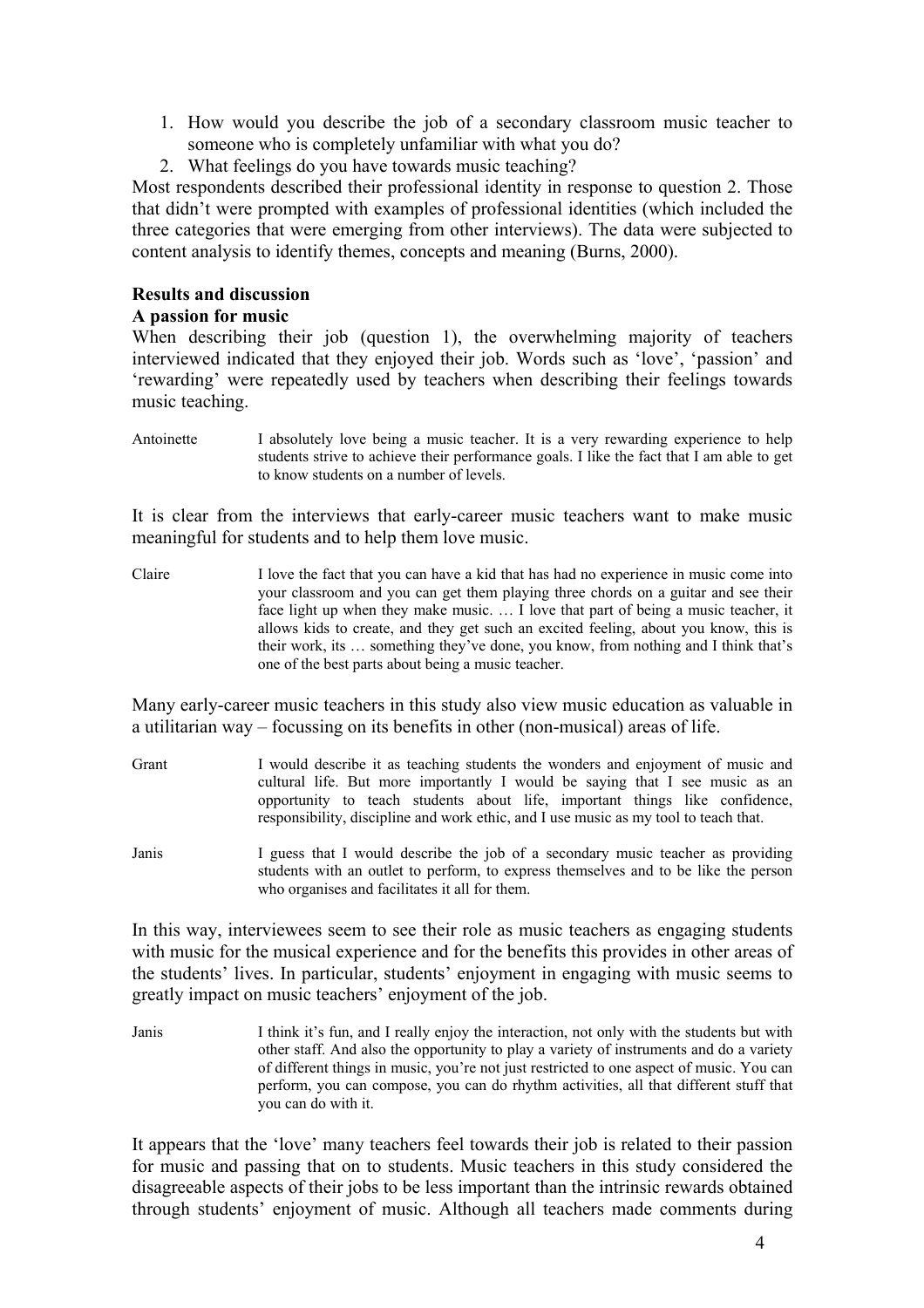their interviews regarding the difficulties faced in their profession, they all indicated a personal passion for music, which seems to override any of their negative sentiments towards their experiences in their early years teaching. Below are some examples of this sentiment, presented without comment:

Lotte I have some kind of a passion for music in some ways. So I enjoy it a lot. Sometimes, you have the days where you think, oh … "these kids don't really feel it as much as you do." But no, I do it because I love to do it and I like music. Carolyn [With] music you have to be very involved to make it good, because you have to be passionate about it, and you have to get kids to be involved, otherwise it's not going to work. Joy I love music teaching because it is what I know best … because I love giving the girls the opportunity to listen to different types of music, and it is always good when they actually enjoy it as well … I love playing. I love creating music. Grant I love it, I can't imagine myself doing anything else. Unfortunately sometimes the system makes you feel like you've really got to look for another career, because you put your heart and soul into it and at the end of the day you're only just another number. Fiona It's really rewarding, the children get a lot from it and so can the teachers. It's also really hard work and a lot of the time we're not recognised for doing that, it's expected but we're not paid for it ... There is nothing better than watching a kids face light up, knowing that they can do it, that they can sing it, or they can play it. And I think that's the most rewarding thing. Colleen I love it! I love it more than I thought that I would, I love everything about it, I love teaching the classroom, I love teaching kids how to sing and play music and all different aspects about it. There are [however] times that I think: "what am I doing, this is far too much work, not enough pay" - that is a big issue for me, because I know that I do a lot of work, and I work very hard. Susan Okay. To be really honest, at times I have great difficulty with finding the value in what I do. You know I was saying before about how society doesn't tend to value music as it does other subjects? I can't help enjoying what I do. It is great when you get the feedback that "you are doing a good job. My child really enjoys playing in the band or enjoys learning their instrument." That is certainly a good feeling. It makes you feel that what you are doing is worthwhile.

It is clear from these statements that interviewees' love of their discipline area is the basis of their 'passion' for teaching music. Indeed this 'passion' for music may explain why these teachers are continuing to teach regardless of the difficulties they have faced in their early years of teaching.

## **Professional identity**

Although most music teachers in this study indicated a passion for music teaching, they tended to perceive their professional identity in a variety of ways. When describing their feelings towards their job (question 2), the majority of interviewees immediately tended to categorise themselves as:

- A musician, who happens to be teaching;
- A music teacher; or
- A teacher who teaches music.

Each of these categories is explored below.

*Musician*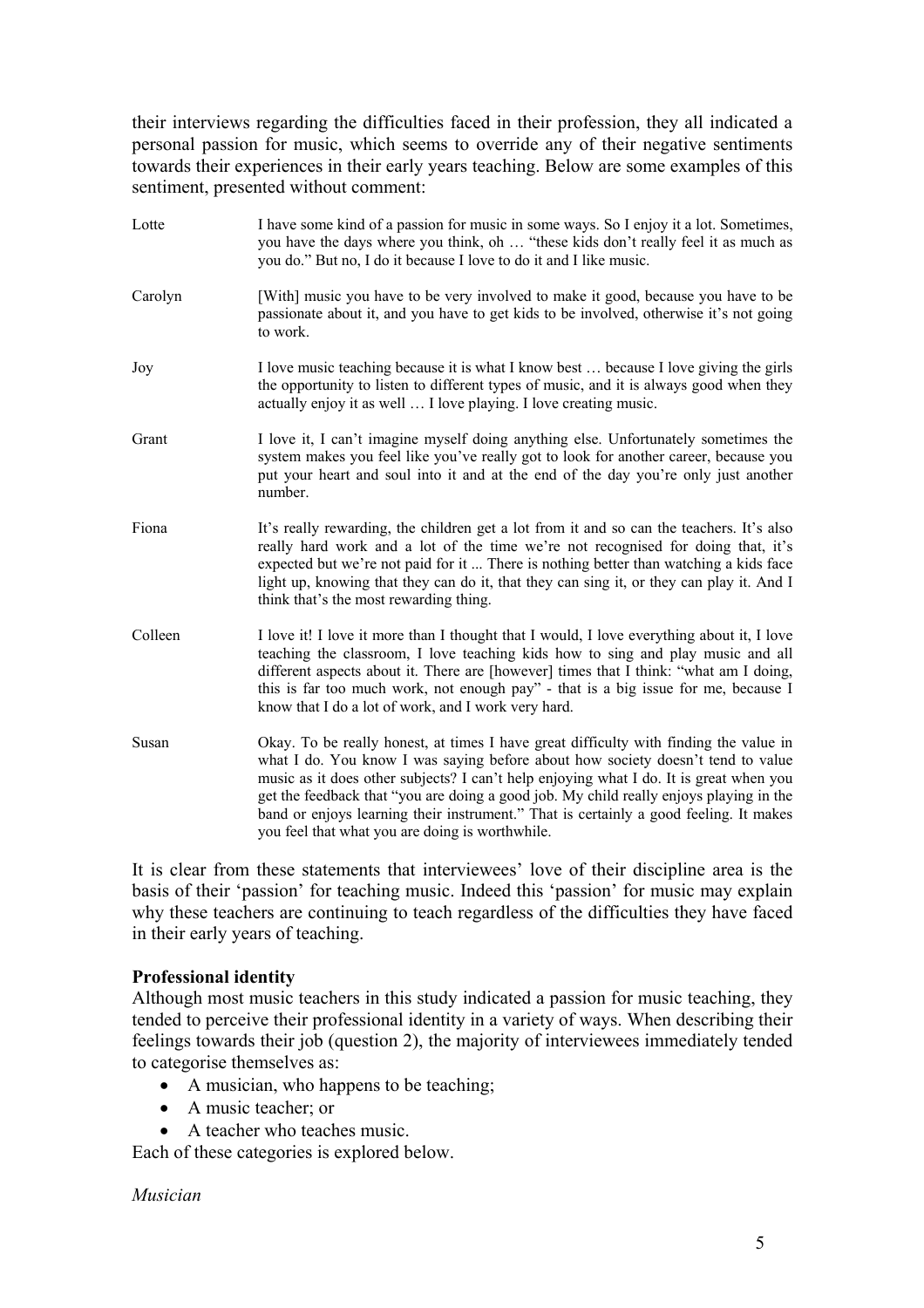Many interviewees have a perception of themselves primarily as musicians, who happen to teach. This is particularly the case for those teachers who *only* teach music.

Fiona **I**I view myself as al musician first, and then a music teacher, however, they are almost the same … and that is why I did my degree at the conservatorium before I did the teaching degree. I had always planned to be a teacher and I thought that if I was a better performer I would be a better teacher, and it has worked out really well. Joy I'd like to see myself as a musician. … It would be between musician and music teacher. I think I change between those two roles in any one day … No I don't consider myself just as a teacher. Janis A musician [is] someone who plays an instrument, or instruments, and either plays for enjoyment, or plays for a professional reasons. I mean I personally play for enjoyment, and... music teacher[s do], pretty much the same sort of thing. That's one of the reasons why I decided to do music teaching, because I enjoyed music at school, and wanted to share my musical, or make musical experiences for kids good like the ones that I had at school.

There emerged a perception that successful music teachers have high levels of music skills and knowledge.

Roy The best music schools tend to be the ones who have teachers who are skilful and competent musicians, first and foremost, and educators.

#### *Music teacher*

Many music teachers in Queensland are required to teach other subjects, because there are not enough music classes to provide a full-time load. These teachers tend to view themselves as a combination of a music teacher and a generalist teacher, although they may not feel the same passion for other subjects.

- Grant I see myself as a teacher and a music teacher, but mainly as a teacher of students, again, with music as the tool [that] I use, but then again, if the deputy comes and says: "can you teach maths?" I basically say no way, because that is not what I'm trained for, and they're not the tools I'm familiar with working with so…I see music as a tool [to help develop] confidence, responsibility, work ethic, that sort of … I get them enjoying something in their teenage years instead of being very negative, that a lot of teenagers have the tendency to be
- Colleen I have a grade eight English and a grade eight SOSE class and we were talking the other day… saying that SOSE was always put on the backburner. If people want to take time off, they take it off during SOSE; a lot of people see it as a bludgy subject, a waste of time, sort of thing. And I said, I completely disagree, I love it that I'm a SOSE teacher now, I love it that I'm an English teacher," then someone said that "when someone on asks you what do you do, what do you say?" And I said that "well honestly that I'm a teacher," and then they said, "well, what do you teach?" and I said "Music, English and SOSE." It does come out in that order, not really intentionally, but I do see myself as a music teacher.

Teachers who view themselves primarily as music teachers may also view themselves as musicians, but not within their professional context.

Carolyn In my spare time I love being a musician, play with the bands that I'm in, etcetera, etcetera. I think I'm very passionate about that, but I also love the kids, I love being involved in them, and seeing them as people, not just going: "music, music, music!" But helping them in other areas, and I think that you can do that being a good communicator, I really enjoy that actually, I enjoy that just as much I think. Otherwise I don't think you could do it, because you don't get paid for all that you do. No I think they're both equal.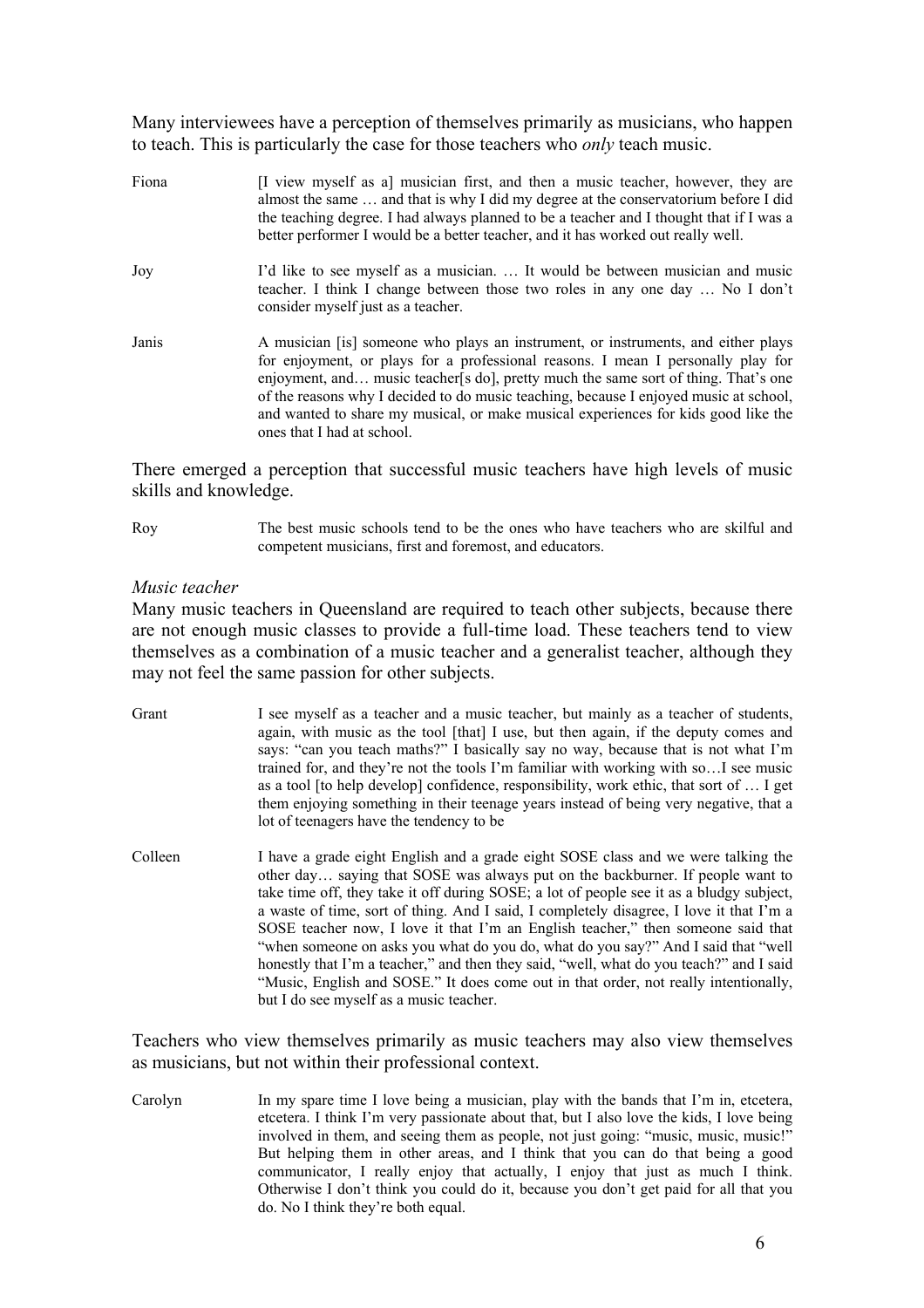### *Teacher*

Sometimes teachers do not consider themselves to be musicians, often because they see their musical skills as sub-standard. These teachers tend to see their professional identity as a teacher who teaches music.

- Claire Not a musician! Definitely not ... I think that is one reason why I moved out [into drama teaching] because I didn't feel like a musician and I felt like my musicianship skills were not as strong as they should be … I feel like that's somewhere where I have fallen down, and I think that's why I'm happy [not teaching music], especially when it comes to senior music … I've felt like I haven't been strong enough a musician to be able to extend my really gifted kids, …I know that some of my kids would come to me with compositions and I'd have to go to get someone else to play through them because I just couldn't play them, or couldn't mark them on my own, so that sort of thing I think is very important.
- Jessica [I see myself as an] organiser definitely, because I'm the only classroom music teacher here, we've got two instrumental music teachers, definitely organising and shifting bodies and things like that. Yeah, that's a lot of what I do, that would be the only way to describe myself at this moment, that's how I feel … No [I wouldn't consider myself to be a musician]. Skills have definitely disappeared, I keep up with my singing, but my piano skills have just… like the easiest piece of music is a struggle, and I was like studying for my A.Mus.A on piano.

### **Implications for teacher education**

It seems that teachers who specialise in secondary classroom music may find their professional identity and their feelings regarding teaching to be 'situated' within their discipline specialisation. The interviews revealed that despite their 'passion' for the subject area, music teachers had three separate views regarding their identity. They saw themselves as a musician, a music teacher or a teacher. Their identification with either of these categories appeared to be based on their perceived musical (performance) ability. This is consistent with Hargreaves, Welch, Purves and Marshall's (2003) research which points to the importance placed (by music teachers and the community) on the musical performance skills of music teachers. In the present study, music teachers' perceived ability in the subject area seemed to determine how they viewed themselves professionally – the 'better' they felt they were at music, the more likely they were to see themselves as musicians. Conversely, if they reported little confidence in music skills and knowledge, they were more likely to see themselves as 'teachers'.

Teacher efficacy is a term which refers to teachers' beliefs about their ability to be 'good' teachers. In this study, music teacher efficacy seems to be associated with musical efficacy (the ability to be a 'good' musician). Previous research has shown that strengthening preservice teacher efficacy may enhance teacher efficacy (Gerges, 2001; Ghaith  $\&$  Shaaban, 1999), but research by Wheatley (2002) suggests that efficacy doubts may not be detrimental, if preservice courses provide students with the skills to utilise efficacy doubts in a way that enables improved teaching practice (Wheatley, 2002).

The three emergent categories of music teacher identity are relevant when considering the design of preservice teacher education courses, because it is likely that preservice music teachers develop (or consolidate) these perceptions whilst at university. When training future music teachers, it may therefore be desirable to guide preservice teachers in deconstructing the three categories of 'musician', 'music teacher', and 'teacher', and their possible links with musical efficacy and efficacy doubts. By engaging in this style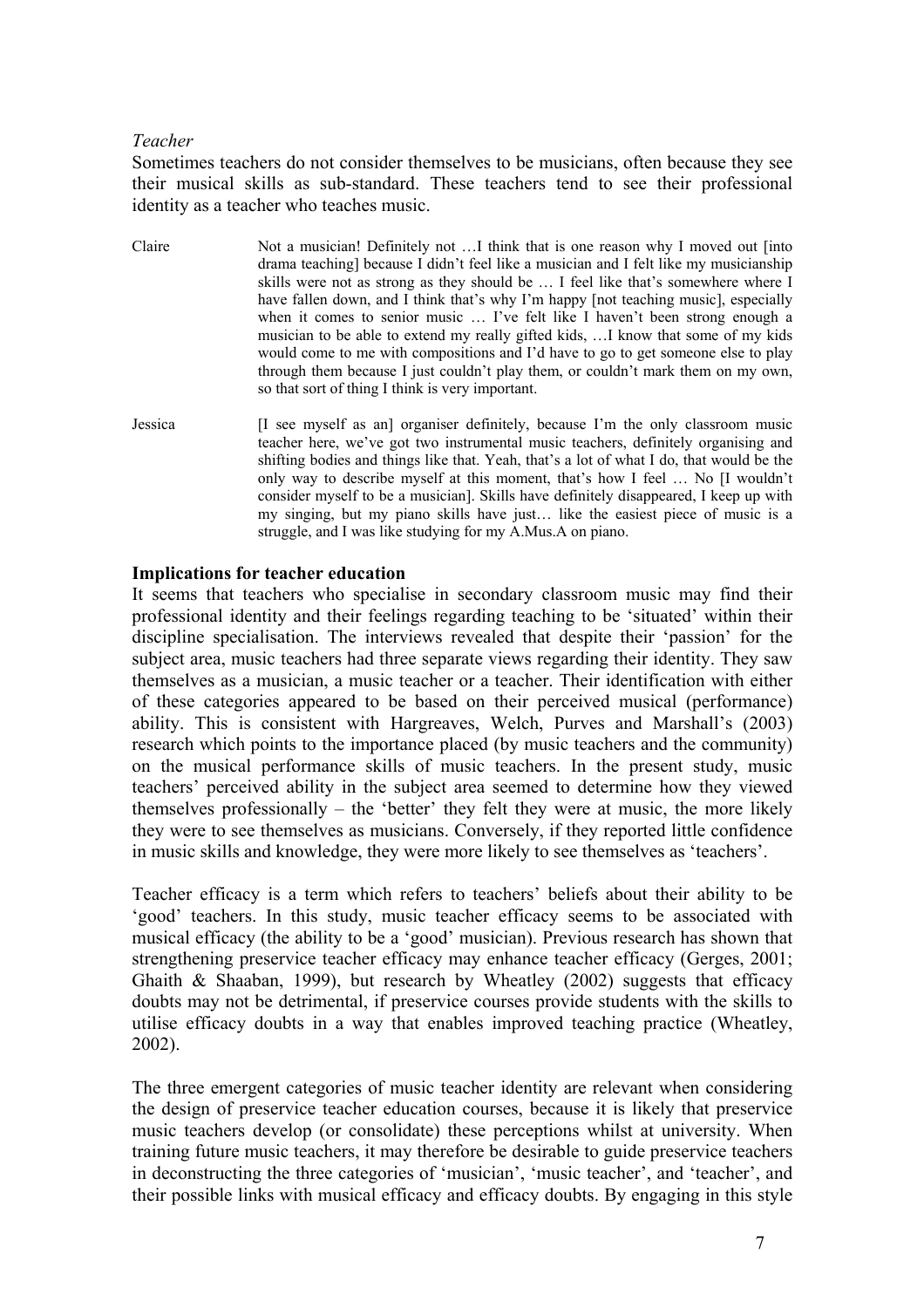of reflection, early-career music teachers (regardless of their musical ability) will arguably develop the skills to reflect and consolidate their developing professional identities and therefore improve as effective classroom practitioners (Hawkey, 1996).

This paper points to the need for further research into the area of music teachers' identities. In particular:

- It is possible that the three identities of musician, music teacher and teacher (and their underlying emphasis on musical proficiency) may be preventing preservice teachers from valuing university subjects that do not focus specifically on music. The discipline-specific focus may also prevent preservice music teachers from being able to make 'links' between these general subjects and their future context as music teachers. As this research did not specifically address the identities of preservice teachers, this needs further exploration.
- Reflection on professional identity in the preservice course may enable preservice and early-career music teachers to become aware of the possible impact of identity on their ability to cope. Investigating the impact of critical deconstruction of music teaching identities on their ability to cope in their early years of teaching is necessary.

#### **Acknowledgements**

The author would like to gratefully acknowledge the assistance of Dr Jan Packer who provided advice and comments on drafts of this paper.

#### **References**

- Beijaard, D., Verloop, N., & Vermunt, J. D. (2000). Teachers' perceptions of professional identity: An exploratory study from a personal knowledge perspective. *Teaching and Teacher Education, 16*, 749-764.
- Burns, R. (2000). *Introduction to Research Methods* (4th ed.). Sydney: Pearson Education Australia.
- Conway, C. (2001). What has research told us about the beginning music teacher? *Journal of Music Teacher Education, 10*(2), 14-22.
- DeLorenzo, L. C. (1992). The perceived problems of beginning music teachers. *Bulletin of the Council for Research in Music Education*(113), 9-25.
- Flores, M. A. (2001). Person and context in becoming a new teacher. *Journal of Education for Teaching, 27*(2), 135-148.
- Gerges, G. (2001). Factors influencing preservice teachers' variation in use of instructional methods: Why is teacher efficacy not a significant contributor? *Teacher Education Quarterly, 28*(4), 71-88.
- Ghaith, G., & Shaaban, K. (1999). The relationship between perceptions of teaching concerns, teacher efficacy, and selected teacher characteristics. *Teaching and Teacher Education, 15*, 487-496.
- Glesne, C. (1999). *Becoming qualitative researchers: An introduction*. New York: Longman.
- Gratch, A. (2001). The culture of teaching and beginning teacher development. *Teacher Education Quarterly, 28*(4), 121.
- Hargreaves, D., Welch, G., Purves, R., & Marshall, N. (2003). *ESRC End of award report: Effective teaching in secondary school music: teacher and pupil identities. Executive summary*. Retrieved 18.10.04, 2004, from http://www.roehampton.ac.uk/cirme/TIME/index.asp#Background